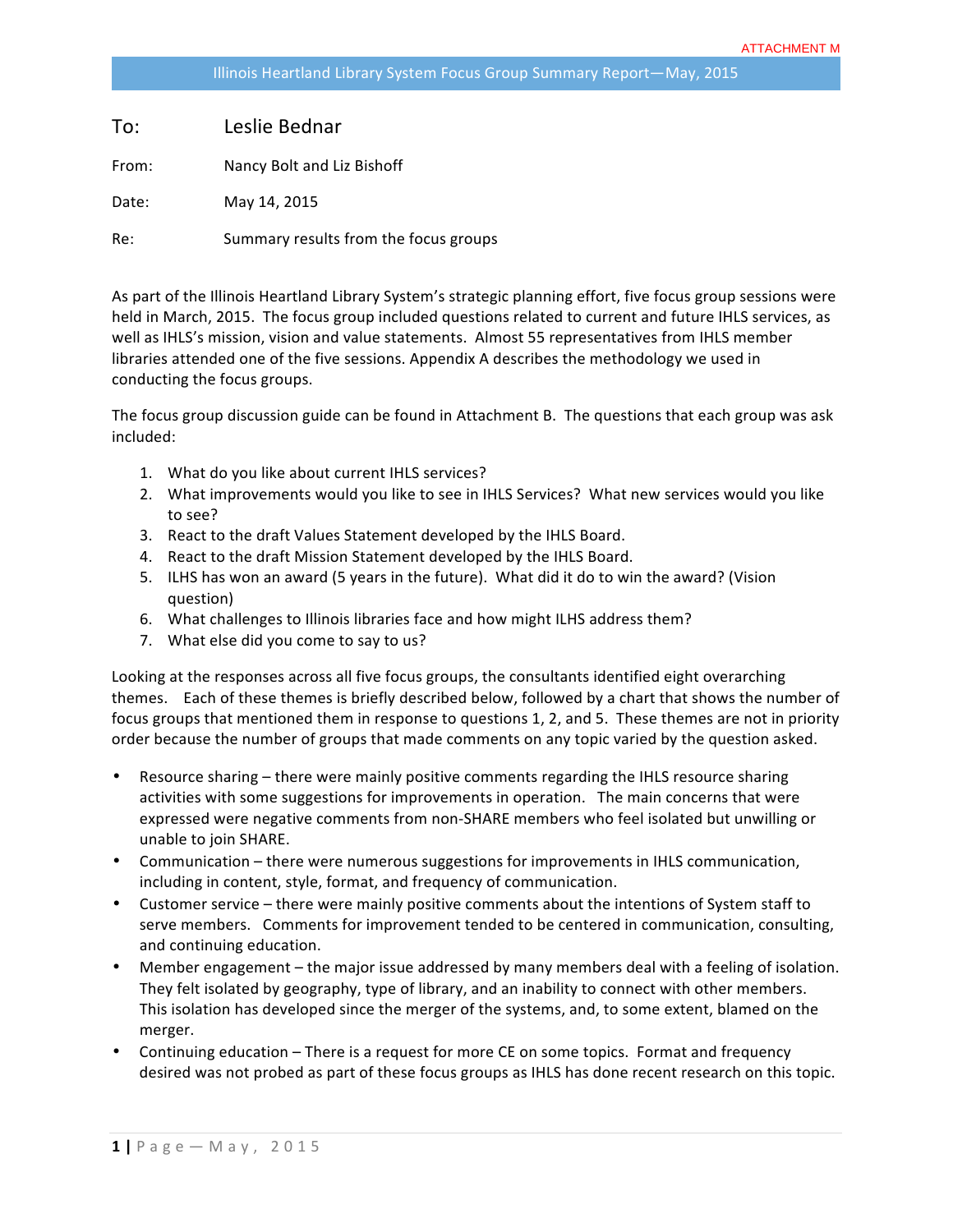- Innovation There is appreciation for innovation in the areas of e-Books and SHARE. Several members indicated that the system has not done anything new. There is a desire for still more innovation that might save money and serve users better.
- Consulting Participants made frequent requests for re-institution of consulting for information and understanding of needs. Again this is an area that previous IHLS research has identified, so we did not probe too deeply.
- Advocacy Most of the groups identified IHLS as the proposed leader in developing a library advocacy program that would advocate for the role of libraries and librarians at the local and state level. This would include member training, marketing materials and a marketing program.

| <b>Topic</b>                   | <b>Like Now</b> | <b>Would change/New</b><br><b>Services</b>       | <b>Vision</b>                |
|--------------------------------|-----------------|--------------------------------------------------|------------------------------|
| Resource Sharing, general      | 5/5             | 0/5                                              | 5/5                          |
| Resource Sharing, delivery     | 5/5             | 0/5                                              | Not<br>differentiated        |
| <b>Resource Sharing, SHARE</b> | 5/5             | 2/5 plus additional<br>comments about<br>Polaris | <b>Not</b><br>differentiated |
| Communication                  | 4/5             | 4/5                                              | 2/5                          |
| Customer service               | 4/5             | 0/5                                              | 0/5                          |
| Member Engagement              | 1/5             | 4/5                                              | 4/5                          |
| <b>Continuing Education</b>    | 2/5             | 3/5                                              | 3/5                          |
| Innovation                     | 1/5             | 0/5                                              | 2/5                          |
| Consulting                     | 1/5             | 3/5                                              | 3/5                          |
| Advocacy                       | 0/5             | 3/5                                              | 5/5                          |

Below is a comparison of the major issues identified in the four questions

#### **ANALYSIS OF CURRENT SERVICES AND POTENTIAL NEW SERVICES**

Current services members like: The services are listed in the order of how many focus groups mentioned them, with comment as required.

| Topic             |     | Responses   Comments                                                |
|-------------------|-----|---------------------------------------------------------------------|
| Resource sharing, | 5/5 | Expands the collection, dependable & flexible. "Patrons are spoiled |
| Delivery/ILL      |     | rotten."                                                            |
|                   |     |                                                                     |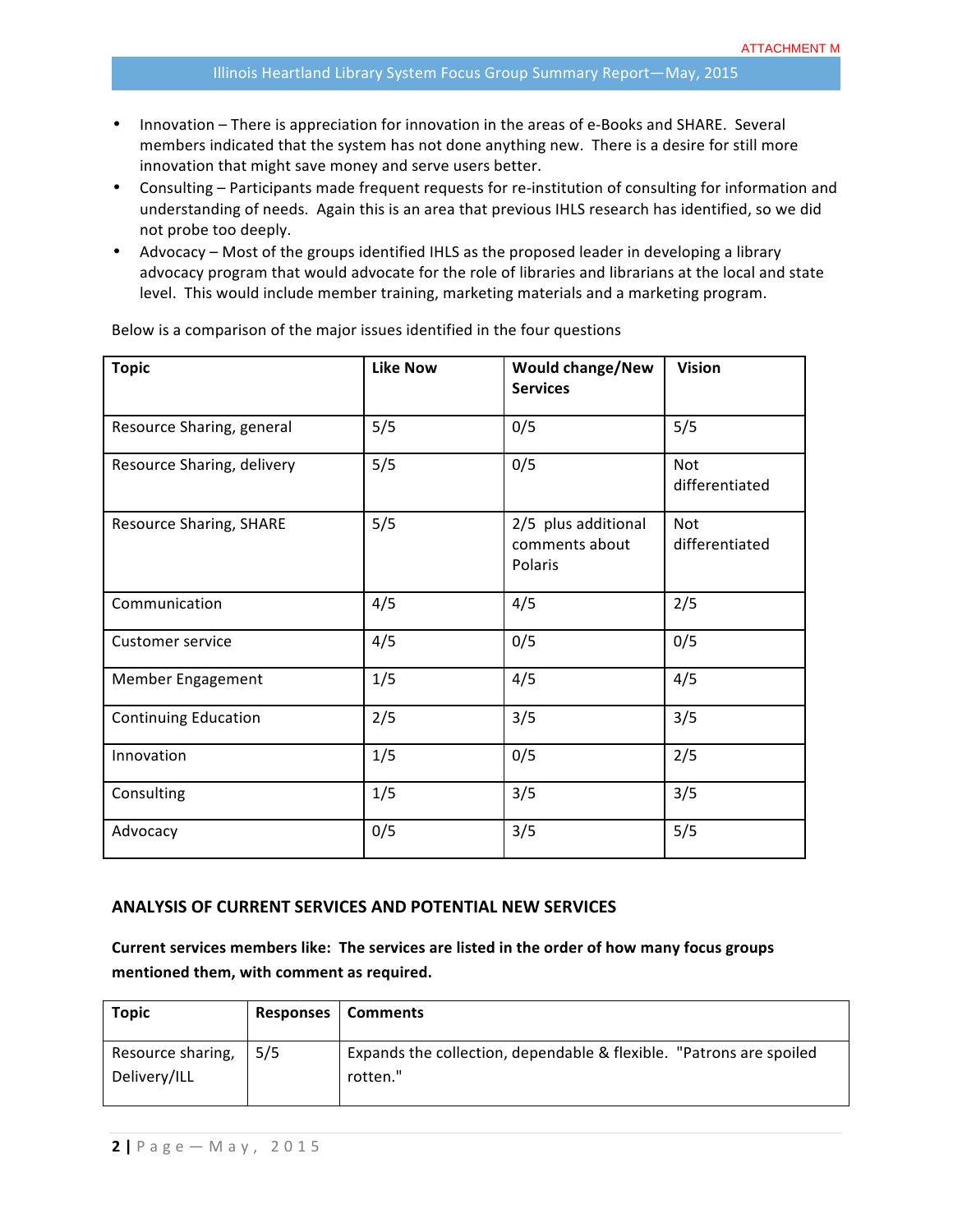| Resource sharing,<br><b>SHARE</b> | 5/5 | SHARE-"Absolutely fabulous;" SHARE resource sharing seamless;<br>having a shared catalog that Heartland maintains; training in<br>cataloging-one of the best things about IHLS                                                                                                                                                                                                                                                                                                           |
|-----------------------------------|-----|------------------------------------------------------------------------------------------------------------------------------------------------------------------------------------------------------------------------------------------------------------------------------------------------------------------------------------------------------------------------------------------------------------------------------------------------------------------------------------------|
| Communication                     | 4/5 | Respondents commented favorably on the weekly newsletter-<br>Moving Forward; Leslie's chat updating members on results of the<br>Board meetings; topical chat forums that are archived; and various<br>listserve. "Members are willing to share information, opinions,<br>knowledge. I get good ideas that I can implement."<br>Text updates on delivery has been well received.                                                                                                         |
| <b>Customer service</b>           | 4/5 | IHLS staff are approachable, easy to talk to. Tech support staff are<br>responsive. "Customer service did not suffer when the system got<br>larger." "IHLS is always looking out for members." IHLS is an "amazing<br>value." System staff "care about libraries." One group suggested that<br>IJLS "Use collective knowledge of library members to solve problems."<br>"IHLS is always looking out for members." They "make an attempt to<br>accommodate different types of libraries." |
| Cooperative<br>purchasing         | 2/5 | Members indicated an appreciation for the group purchasing of e-<br>resources and databases, as well as discounts on supplies.                                                                                                                                                                                                                                                                                                                                                           |
| Continuing<br>education           | 1/5 | There was a positive response to Member Services Day from one<br>group. The other group liked the online webinars.                                                                                                                                                                                                                                                                                                                                                                       |
| Member<br>engagement              | 1/5 | This was a major issue in changes that System members wanted.<br>One group mentioned that the liked the concept of hubs across the<br>system.                                                                                                                                                                                                                                                                                                                                            |
| Innovation                        | 0/5 | E-books-easy to use                                                                                                                                                                                                                                                                                                                                                                                                                                                                      |
| Consulting                        |     | No group made positive comment about consulting                                                                                                                                                                                                                                                                                                                                                                                                                                          |

# Improvements to current services: The services are listed in the order of how many focus groups mentioned them, with comment as required.

| <b>Topic</b> | <b>Responses</b> | <b>Comments</b>                                                                                                                                                                                                                                                                   |
|--------------|------------------|-----------------------------------------------------------------------------------------------------------------------------------------------------------------------------------------------------------------------------------------------------------------------------------|
| Consulting   | 5/5              | All of the groups mentioned consulting in some way. Some simply<br>wanted back what the legacy systems had provided consulting in the<br>past. They wanted System staff that were familiar with each library<br>and could give specific advice. A major theme was orientation and |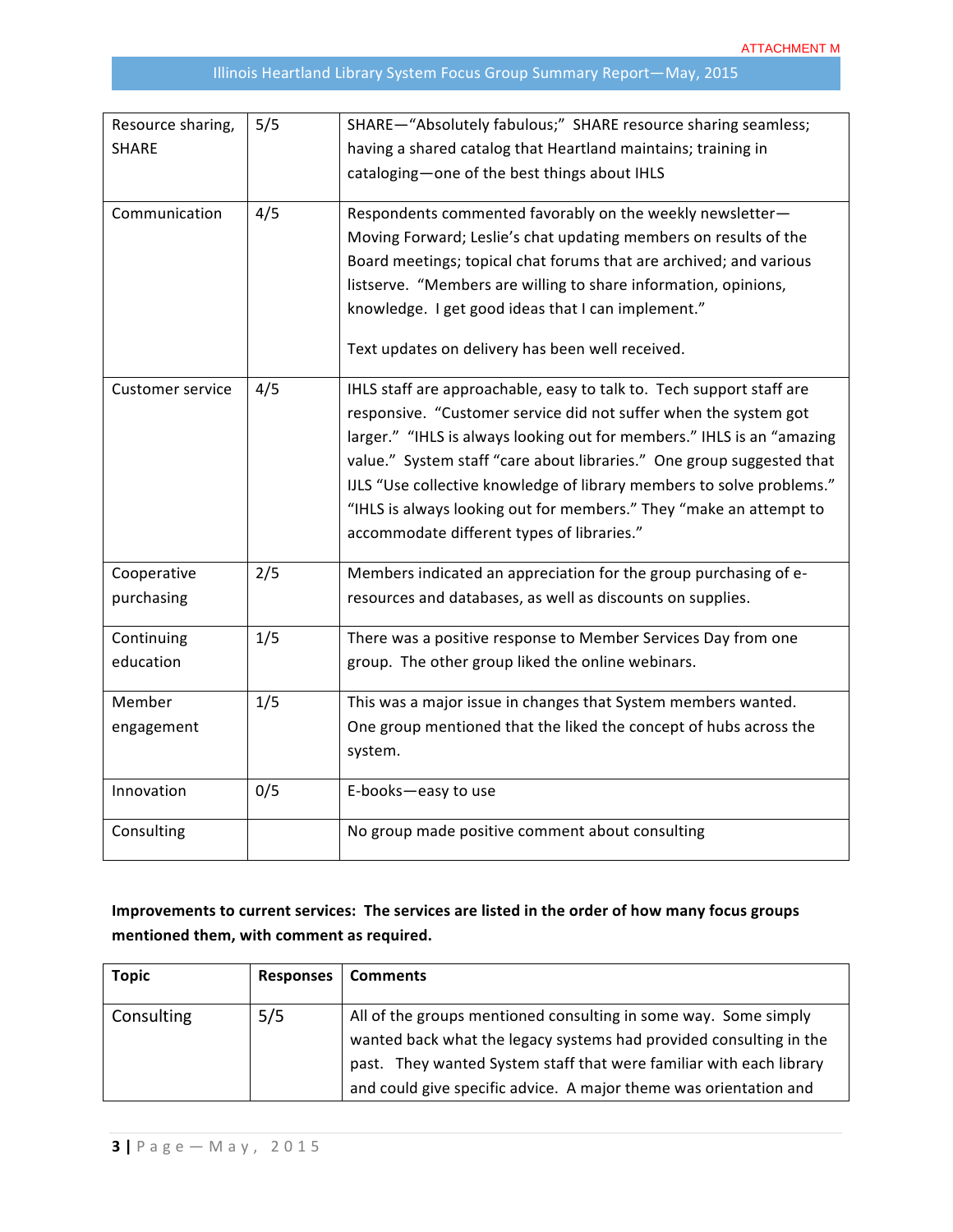|                         |     | training for new library directors. There seemed to be general<br>agreement that this group of librarians needed special attention and<br>training. One group suggested sharing consulting services with RAILS.<br>Participants wanted the System staff to be aware of their needs as a<br>type of library and as individual libraries. They also asked for training<br>on topics similar to those for CE: state mandates, legal issues, human<br>resources; tech trends; and collection development.<br>All acknowledged that funding for consulting services was not the<br>same and, initially, consulting was not allowed by the State Library<br>(whether this rule was changing was debated). However, when asked<br>how IHLS could fund more consultants; what current services they<br>might give up, there were few suggestions and no consensus. |
|-------------------------|-----|------------------------------------------------------------------------------------------------------------------------------------------------------------------------------------------------------------------------------------------------------------------------------------------------------------------------------------------------------------------------------------------------------------------------------------------------------------------------------------------------------------------------------------------------------------------------------------------------------------------------------------------------------------------------------------------------------------------------------------------------------------------------------------------------------------------------------------------------------------|
| Continuing<br>Education | 5/5 | All of the groups suggested improvements in Continuing Education.<br>Many of the suggestions were for topics on which they wanted to<br>have CE webinars: human resources, legal advice, and state<br>regulations for new library directors.<br>Another theme was support for school librarians needing certification;<br>for IHLS to get approval from the Illinois Department of Education to<br>be an approved provider for school librarian certification courses.<br>One group asked for a professional collection of materials for<br>librarians and another asked for training to be done around the<br>system.                                                                                                                                                                                                                                     |
| Communication           | 4/5 | IHLS has implemented a range of new technology to support<br>communication across the system however major issues were<br>identified. There was general agreement that communication with<br>members needs to be completely revised, streamlined.<br>"If you don't participate in chat things get missed. Chats should be<br>summarized, so you don't have to go through the entire archived<br>version." "People miss out on information because it is put out on so<br>many channels."<br>"There's a problem with follow-through." Information is incomplete,<br>incorrect, and vague.<br>"Website is out of date, hard to search." "I can't decide which<br>website to search-IHLS vs. SHARE." "I don't know who the current<br>board members are because old board members are still listed on the<br>website."                                        |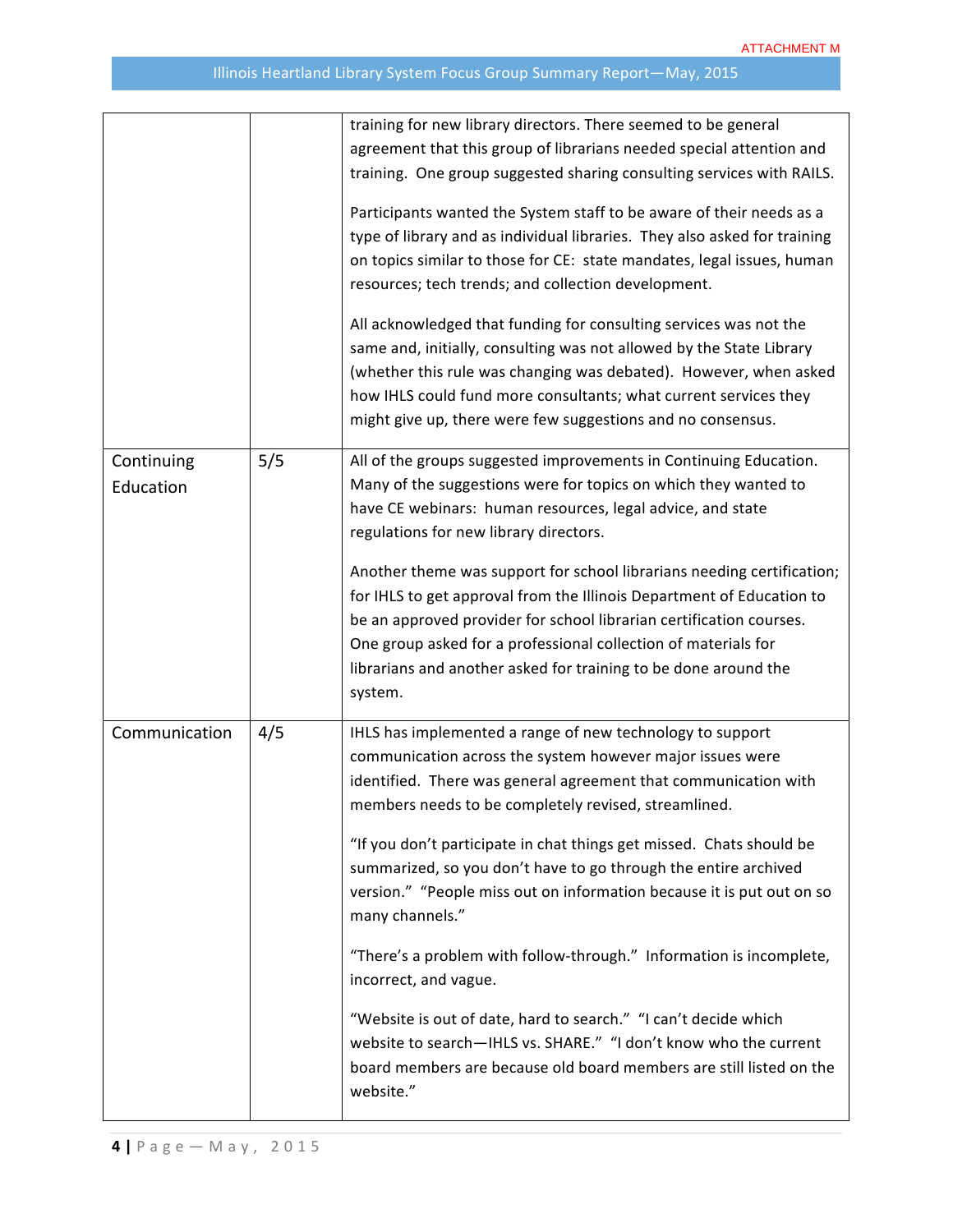|                      |     | "Academic libraries didn't realize they could take part in e-book                                                                                                                                                                                                                                                                                                                                                                |
|----------------------|-----|----------------------------------------------------------------------------------------------------------------------------------------------------------------------------------------------------------------------------------------------------------------------------------------------------------------------------------------------------------------------------------------------------------------------------------|
|                      |     | service Need to be clear up front who the email relates to."                                                                                                                                                                                                                                                                                                                                                                     |
|                      |     | "Put information on website, give direct link to information on the                                                                                                                                                                                                                                                                                                                                                              |
|                      |     | website, not just in an email, it's difficult to find the information in<br>emails."                                                                                                                                                                                                                                                                                                                                             |
|                      |     | "There is too much information over too many channels. Hard to tell<br>what's important that we should pay attention to."                                                                                                                                                                                                                                                                                                        |
|                      |     | The Exchange listserv had a number of recommendations, including<br>separating it into two listservs one for the exchange of items and<br>creating a second list to discuss general issues. Participants also don't<br>understand why IHLS staff members don't participate in the list when<br>there are questions that they could answer. "If members are talking it<br>should be monitored by the system."                     |
|                      |     | Participants recommended that all communication be reviewed for<br>typos, grammar, etc. "Emails have a lot of typos, they have to be sent<br>out multiple times because they are missing data, and it doesn't look<br>professional too many mistakes." NB: Consultants followed up with<br>Leslie Bednar on the issue of typographic errors and grammar, she<br>indicated a process has been implemented to address this matter. |
|                      |     | There was also a call for more interaction with System staff. "We<br>want systems staff to come to meetings and to discuss System<br>Services." "More face-to-face where System staff explain things more<br>thoroughly."                                                                                                                                                                                                        |
| Member<br>Engagement | 4/5 | Since the merger members have not had the opportunity for face to<br>face meetings, there's a sense of isolation felt by many of the<br>members. Various librarians a desire to meet with other System<br>members in their area, from different types of libraries, with libraries<br>of their own size, with members from across the system. This topic is<br>being explored in the member survey.                              |
|                      |     | "[I] feel I'm in a 'dead zone', [I] feel disconnected, [I] feel isolated."                                                                                                                                                                                                                                                                                                                                                       |
|                      |     | They also expressed remorse at not connecting with colleagues from<br>different types of libraries--"[we] feel disconnected from other<br>members. No communication between types of libraries-'Find it<br>painful and sad."" "Public libraries and school libraries are more<br>disconnected than before."                                                                                                                      |
|                      |     | Other comments: "More opportunity for networking where we don't                                                                                                                                                                                                                                                                                                                                                                  |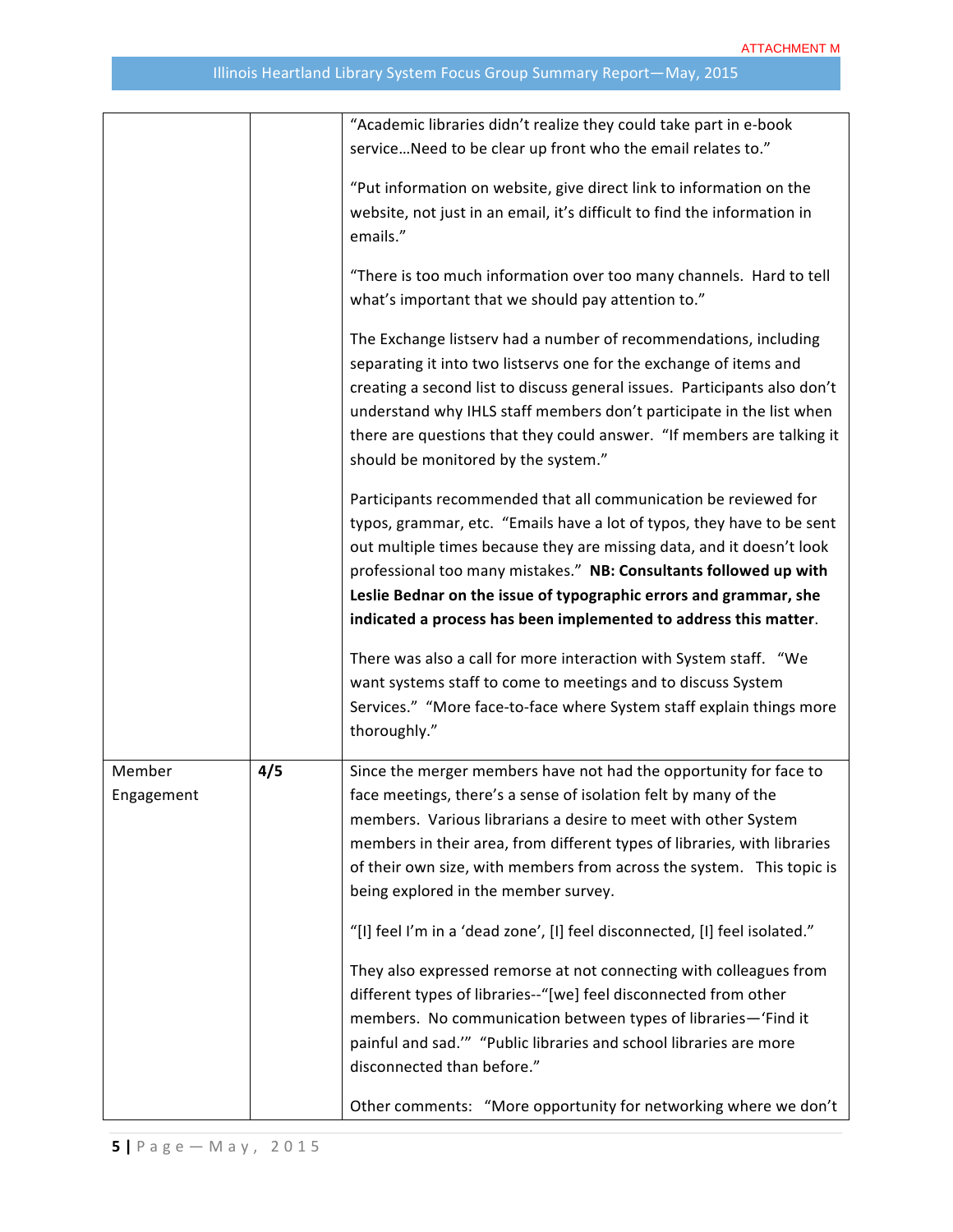|                                    |     | need to drive two hours." "We need local networking." "We need                                                                                                                                                                                                                                                                                                                                                                                                                                       |
|------------------------------------|-----|------------------------------------------------------------------------------------------------------------------------------------------------------------------------------------------------------------------------------------------------------------------------------------------------------------------------------------------------------------------------------------------------------------------------------------------------------------------------------------------------------|
|                                    |     | the System to help us form local groups."                                                                                                                                                                                                                                                                                                                                                                                                                                                            |
| Advocacy                           | 3/5 | Respondents indicated that IHLS should develop an advocacy program<br>as a means of aiding libraries in addressing the challenges they face<br>today-funding, the role of libraries and librarians, school library<br>certification, etc. Librarians also need training in how to advocate for<br>funding, as well as advocating for libraries and librarians.<br>"Develop an advocacy program to address usage, funding, and making<br>libraries relevant and vital to the communities they serve." |
| Resource Sharing -<br><b>SHARE</b> | 2/5 | The Share program needs to be more open and transparent. SHARE<br>participants looked to the individuals who are members of the SHARE<br>leadership for all the answers. "People don't know how to get on<br>SHARE committees, how long people serve, etc." There may be<br>information on all this, but perception is all that matters.<br>SHARE should be evaluated for central staff efficiencies. "Are SHARE<br>staff excessive? Could we do with less?"                                         |
| <b>Customer Service</b>            | 2/5 | One said that services "now feel impersonal and feels distant." Most<br>of that might relate to customer service are included in other<br>categories in this chart, particularly communication.                                                                                                                                                                                                                                                                                                      |

There were other comments that don't fit into specific categories:

- SHARE/Polaris: There were a number of comments regarding SHARE/Polaris:
	- $\circ$  The recent introduction of LEAP tablet appears to be inconsistent. Some of the focus group participants were aware of the new capacity while others were not. They reported that new IHLS services/opportunities are introduced at chat sessions and if member libraries miss the chat session they may will either be unaware of the opportunity or have only a short time to respond.
	- o SHARE technical support is inconsistent--"All IT/SHARE staff don't seem to have the same knowledge and training. If a person isn't available who knows the answer, no answer is provided."
	- o "Circ support from SHARE staff should be required to work in a public library. SHARE circ staff specialists don't know anything in context with 'patrons in front of you.' Told by specialist to log-off all circ computers for 5 minutes."
	- o When there are problems with the system, we "Need faster response to questions."
	- o Several members raised the issue of invoicing for services—they need to arrive at a consistent time of year.
	- $\circ$  State Library Annual report—can the Polaris system create the annual state library reports?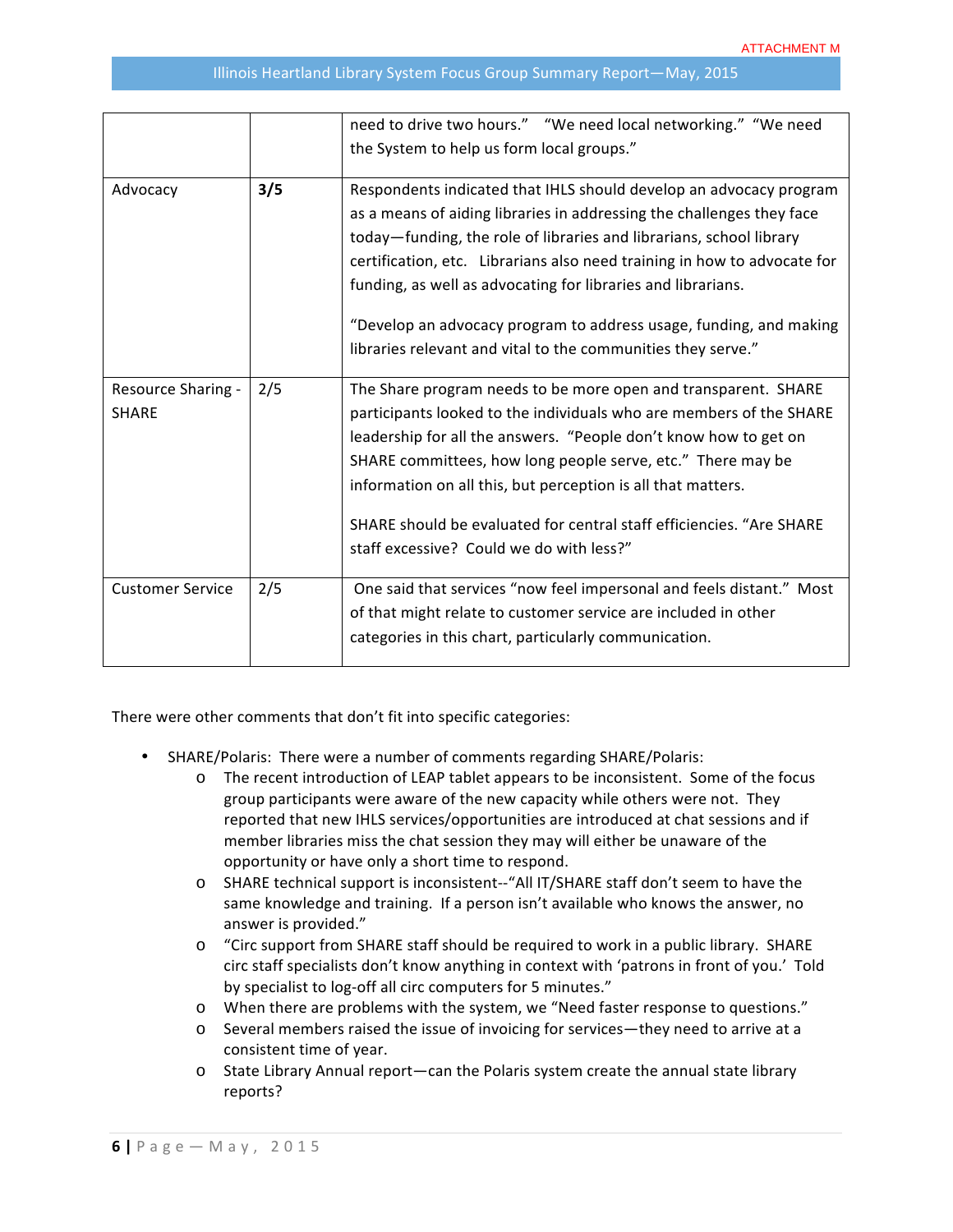- o Report of recommended Polaris changes, can it be organized in some way so it's easier to use?
- $\circ$  Difficulty in following changes to cataloging rules—they are changed, then changed back; these changes are conveyed in email messages, which are hard to track.
- Cataloging Center:
	- $\circ$  Significant delays in Cataloging Center's cataloging of materials—easy 2 months
- Special Libraries: Participants from special libraries felt that they are "an afterthought." Members can borrow their resources, but special libraries receive fewer benefits from IHLS. There's no thought to their special needs."

#### **Values, Mission, and Vision**

We asked the focus groups to comment on the values statement and mission statement that the Board had developed as well as to help create a vision for IHLS. Below is an analysis of these discussions.

#### **Values Statement**

Each focus group was presented the following discussion question regarding the IHLS Values Statement. 

*IHLS* is working on a set of values to guide their relationship with members and staff. At a recent Board meeting, the Board developed the following DRAFT Statements of Values. *Please review these statements. Do you feel they reflect values that IHLS should use in interacting* with members, staff, and other partners? What would you add or delete

The Statement of Values as developed by the Board:

*IHLS is committed to:*

- *Supporting member libraries*
- *Leadership and teamwork*
- *Innovation and resource sharing*
- *Transparency and fiscal responsibility*
- Clear and open communication with members, staff, and other stakeholders
- *A service oriented and collaborative environment*
- *Advocating for quality library service*
- *Honor and integrity in all actions*

There was general agreement about most of the values expressed in the Values Statement. General comments included that the values will help to guide staff and that meeting the needs of members should be included somewhere. They also asked who the values were for and commented that there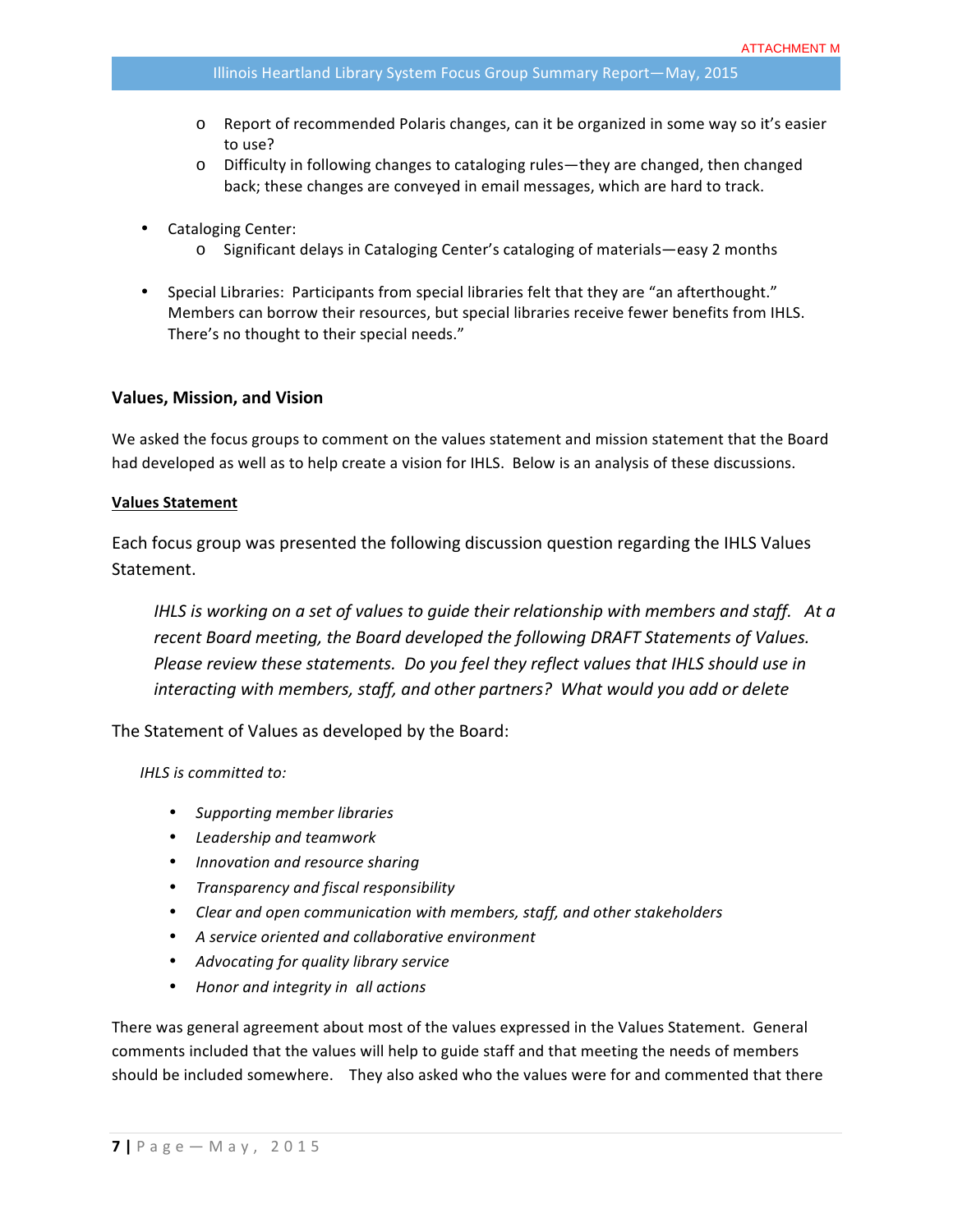was redundancy between the values and the mission. They felt if a statement was in the mission, it did not need to be in the values.

However, the groups were not comfortable with the format. The found the statements somewhat cryptic. They asked the meaning of the word leadership in the value and suggested that "resource sharing" is more appropriate in the Mission Statement than the Values Statement, as it now occurs in both.

The most comments were about "honor and integrity in all actions." There was general agreement that it was not needed. One person said "this sounds as if IHLS is reacting to some kind of past situation" that "honor and integrity is assumed, and should be obvious, well, duh." Others felt that transparency or fiscal responsibility covered honor and integrity.

The general consensus was to keep the concept of these values but format them in a clearer manner. The consultants will suggest a rewriting that addresses these comments in the final report.

#### **Mission**

The Mission has developed by the Board:

To provide quality library services for Illinois residents, IHLS serves multi-type libraries by *developing partnerships, advocating for libraries, supporting access to shared resources, and promoting innovation.*

Again, there was agreement in the general concepts within the Mission statement. There were three main concerns. The first is that the first sentence gives the impression that IHLS serves Illinois residents directly. They would like that changed to make it clear that IHLS serves Illinois residents only through the member libraries. Second, they asked what "partnerships" meant and who are the partners? Are the member libraries partners or was IHLS thinking of non-library partners? Most felt that calling them "community partnerships" would make this clearer. Third, they suggested that the order of the phrases be revised to: 1) support access to shared resources; 2) advocate for libraries; 3) promoting innovation; and 4) community partnerships.

#### **Vision**

At its meeting the Board had developed the following mission statement:

*IHLS empowers libraries to embrace innovation and collaboration.* 

For the Mission and Values Statements, the drafts from the Board were shared with the Focus Groups. The Vision Statement developed by the Board was not shared rather the following question was asked: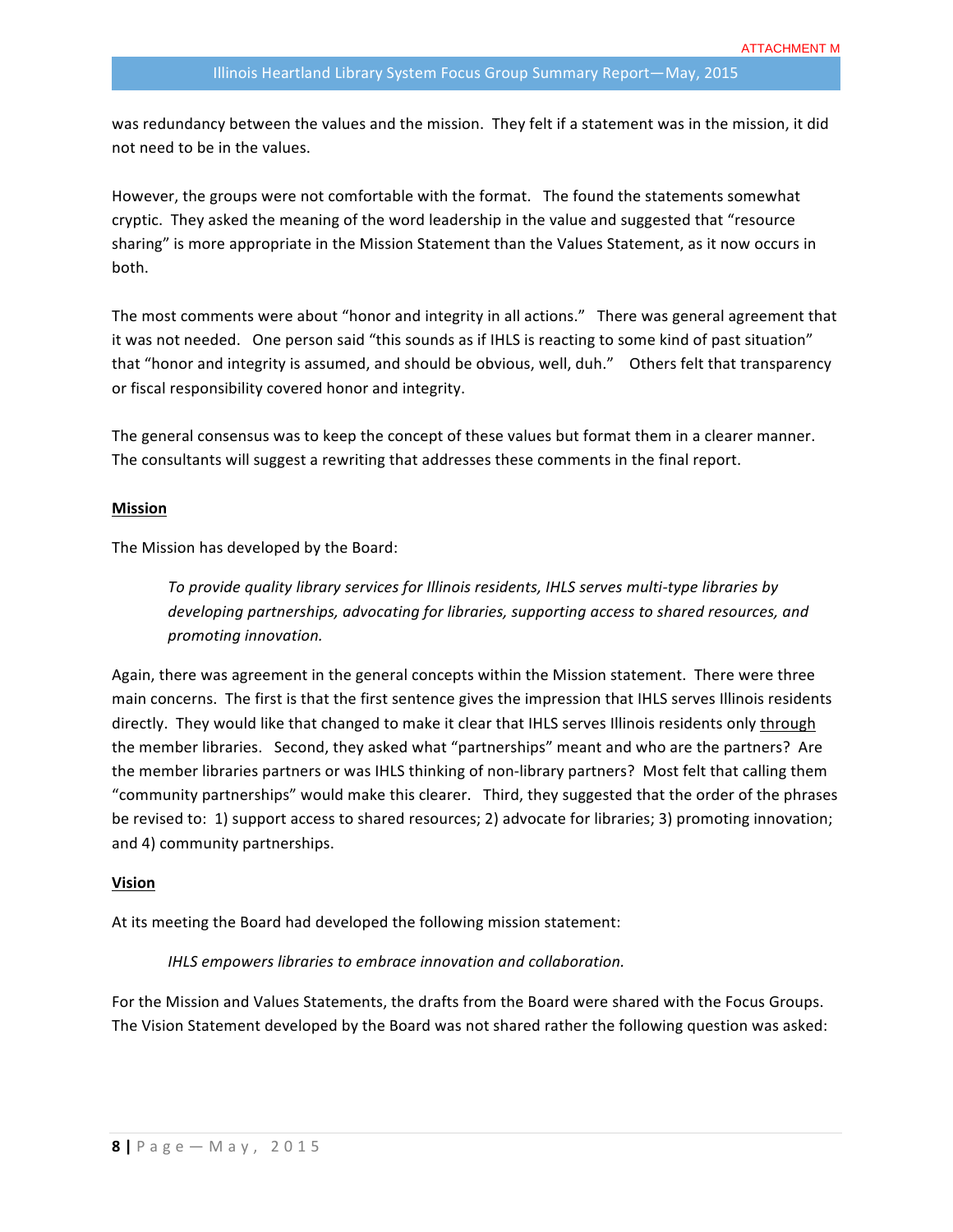It's five years from now and IHLS has won an ALA Award for the Best Multi-type Library Cooperative in the country. As this is publicized, what did IHLS accomplish or help members accomplish to receive the *award?*

The responses fell into several distinct categories. We have listed their comments below.

- Resource sharing and delivery  $-5$  groups
	- o 100% of libraries have access to shared resources
	- o Convinced state legislatures for library service to unserved areas
	- o Seamless resource sharing for library patrons
	- o Cost effective services, buying power to lower costs
	- $\circ$  Leveraged their resources to do together what libraries can't do by themselves
	- $\circ$  Affordable for rural libraries to participate
	- $\circ$  Polaris is viable and up-to-date, easy to use, continuously developed/innovative
	- o Need a regional Polaris/SHARE user group
	- o Single source of access for all e-content
	- $\circ$  Eliminated barriers such as pin # issues because System did all the purchasing
	- o Negotiated statewide database contracts with lower price than a library alone
	- o Redesigned courier to make sure libraries get books when have and need them
- Advocacy  $-5$  groups
	- $\circ$  Negotiated with the state library to get more money; advocate to the legislature for more funding
	- $\circ$  Cooperative effort between system, library, legislature, and public
	- o Inspired libraries to collaborate to provide excellent service to users
	- o Supported all sizes of libraries and budgets
	- o Promoted E-books for us;
	- $\circ$  Promoted how great the library is
	- o Brought library service to unserved
	- $\circ$  Helped all libraries engaged in important parts of community. Made us strong to give back to our communities
- Member engagement  $-4$  groups
	- $\circ$  Fair and equal representation of all libraries regardless of where they are won't feel isolated
	- o Promoted concept of networking and comradery among members
	- o Coordinated members to reach consensus
	- o Facilitated member libraries developing partnerships together
	- o Public and school librarians have more interaction
	- $\circ$  Yearly members come together face to face to network and learn. Both type of library and cross library types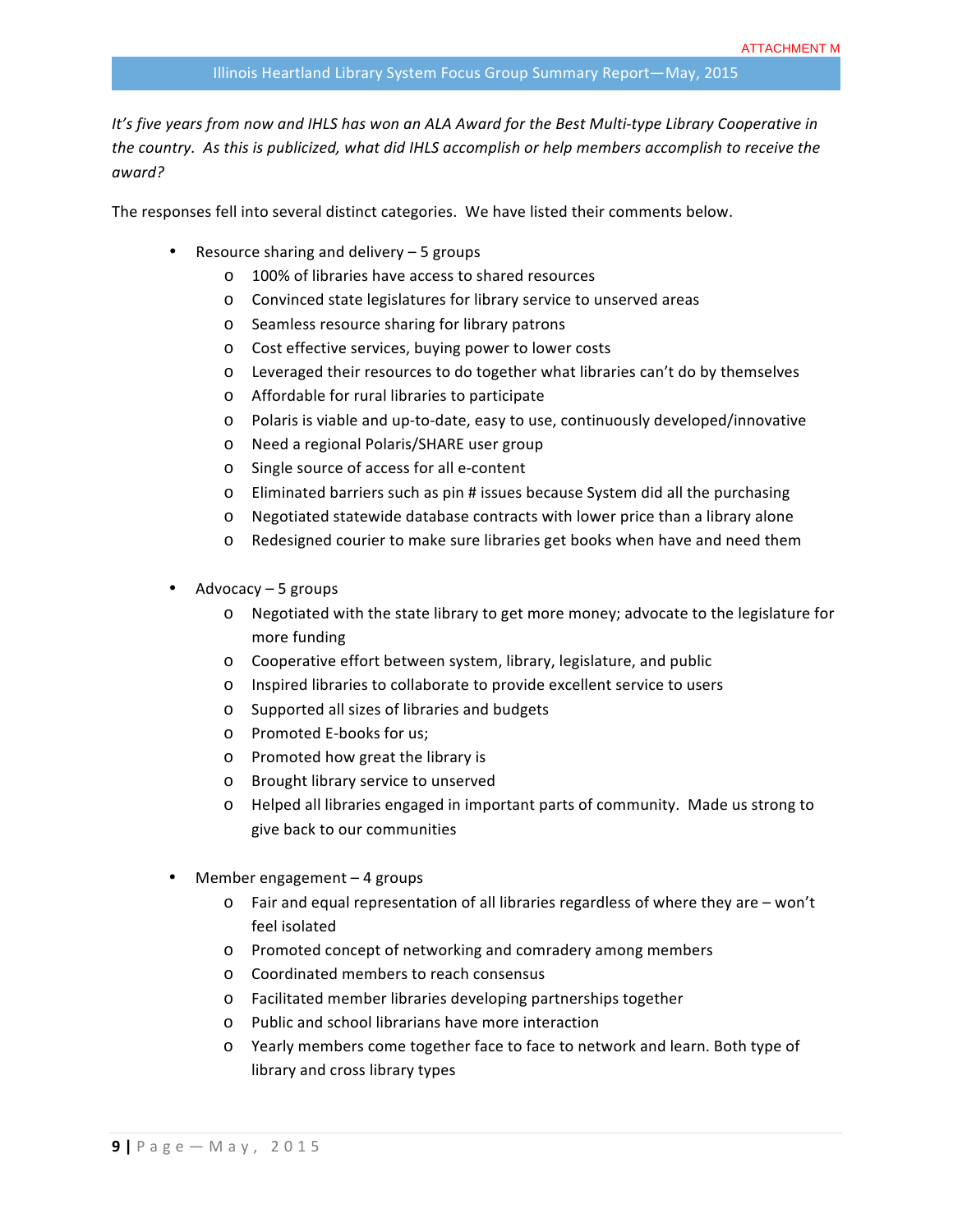- Continuing education  $-3$  groups
	- $\circ$  Kept track of grant & training opportunities and sharing with members
	- o Provided information on future trends
	- o Partnered with local college for professional development at all levels CE, certification, master degrees
	- $\circ$  Helped members stay current with technology training and providing equipment
	- o System provided training for users. System staff are available for libraries to "book" a staff member to come and do a training session for users at the library
	- o System provided videos on U-Tube for people to learn how to use technology
	- o CE materials that library directors can use with staff, particularly technology
- Consulting  $-3$  groups
	- $\circ$  Consultant services provided best and forward thinking libraries in the state
	- o Hands on consulting
	- o Created a personal relationship with every library
- Communication  $-2$  groups
	- $\circ$  Every member library well-informed and trained so comply with policies so result in well-functioning, sharing system
	- o Effective communication to System members
	- o Excellent in conveying communication; organizing information
	- $\circ$  Created monthly online video presentation explaining new opportunities and vital information with no fluff
	- $\circ$  Central communication to get the basics; can't read everything, create a central information band that's indexed well
- Innovation 2 groups
	- o Innovative, looking beyond big vendors to find customized solutions to IHLS services
	- o Sought outside funding to establish new innovative services
	- o Members drive what's happening and libraries support it
	- $\circ$  "Looked for opportunities for innovation so much going on in the world, in libraries, museums, we don't have time to keep up"
	- o Innovative ways for member libraries to access services for users

#### **Other**

- Do everything on mission and vision promptly and cost effectively
- Balanced budget to reduce fees of member libraries
- Quality staff all staff high quality
- Model for complete transparency
- Responded to needs of members
- Created a single system library card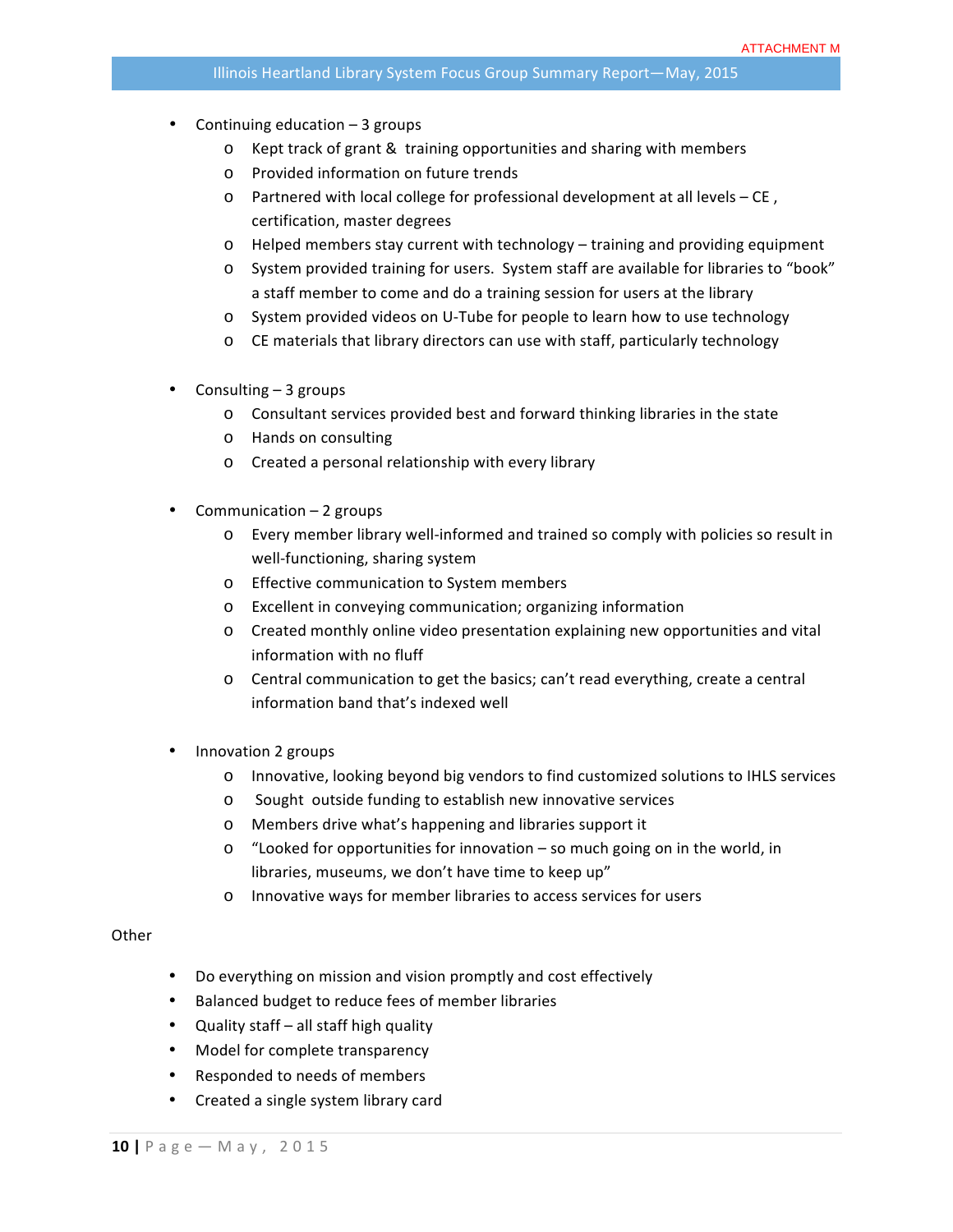- Reached out to members
- All schools in IHLS have a school library and certified school librarian
- Get books to kids that don't have libraries, unserved kids

#### **Challenges**

The next question asked was: *What challenges do Illinois libraries face and how might the multi-type* regional systems help address them, either alone or in partnership?

The challenges were similar to the discussion under the other questions. Five focus groups mentioned funding and promoting the value of the library's role in society and local communities. Three focus groups mentioned keeping up with technology and marketing the library. Two focus groups mentioned serving unserved populations, elimination of school library positions, building maintenance and space, library usage, staff workload, and being aware of innovations. Only one group mentioned delivery, resource sharing, broadband, digital divide, and continuing education.

What can the System do to help addresses these challenges? Four groups suggested that IHLS help with advocacy and marketing by developing a System wide program, training local libraries, providing, materials for local libraries to use, and conducting a media campaign. Two groups asked for more CE from IHLS, and one mentioned advocacy for additional funding and seeking grants.

#### **What else?**

The final question was "Is there anything you came to say that we didn't' ask you about?" This gave the group a chance to provide any concluding remarks. Comments received include:

- "We appreciate all that IHLS has been trying to do with limited staff and funds."
- "Don't assume what members want. Don't just listen to the squeaky wheel."
- "Schools don't fill out surveys because they don't believe anything will happen."
- "Special libraries are an 'afterthought.' We look good on the member list."
- "We need a systems headquarters at a central [geographic] site."
- "The northern part of the System feels like a 'poor stepchild.' The Director needs to be more visible in the north."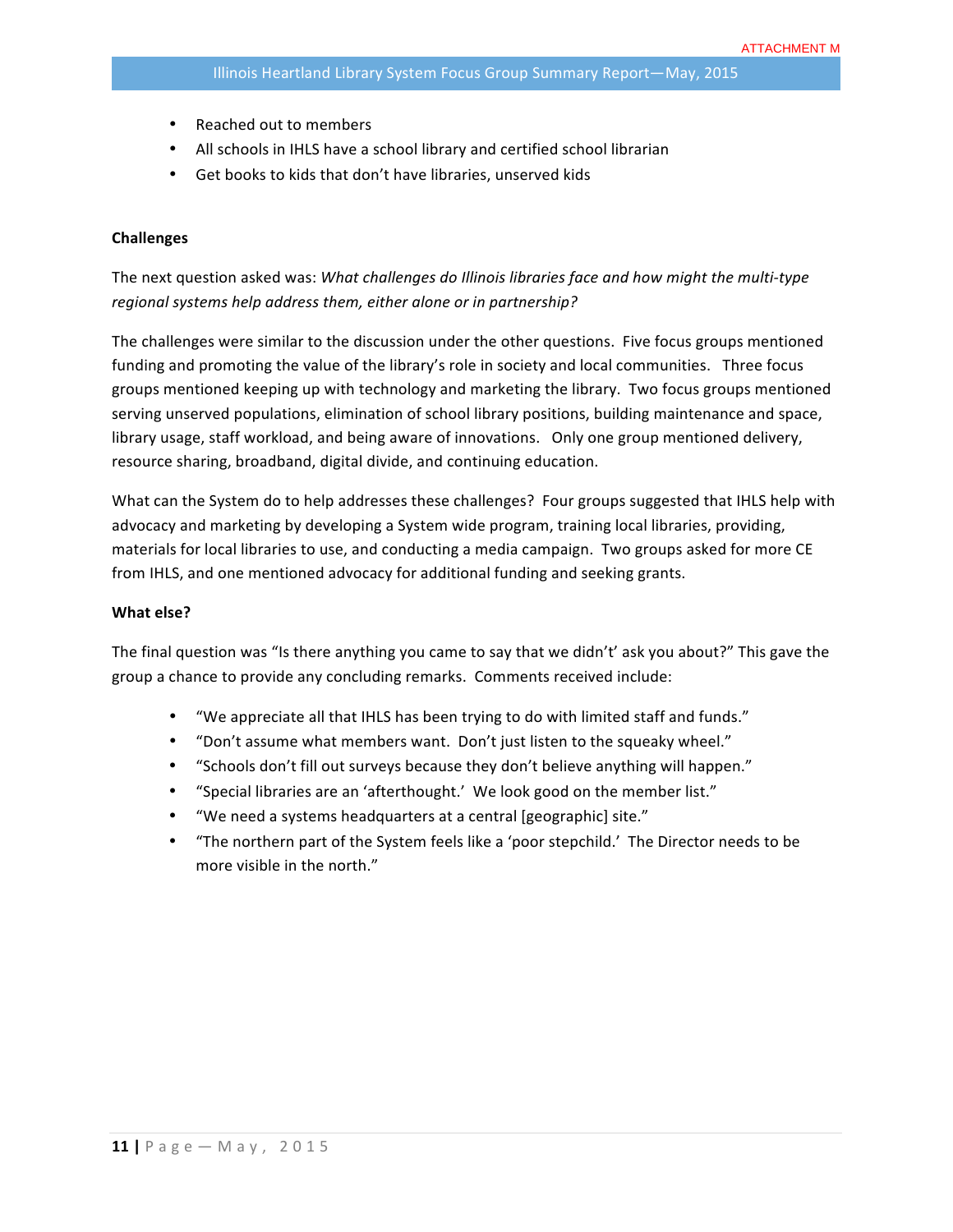# **Attachment A:**

### **Methodology**

Five focus groups were held the week of March 9 through 13. One focus group was held each day. The chart below shows the date and location of the focus groups and the number of attendees at each site. The focus groups questions were developed in cooperation with IHLS staff and the group participants were sent the questions in advance (except for the first day). At the beginning of each focus group, the participants were told the purpose of the focus group (to gather information for a strategic plan) and asked to agree to a "process agreement" to guide the discussion. The process agreement include directions to listen to each other; share their own opinions; keep confidential what any other participant said; take care of their personal and information needs; and have fun.

| <b>Focus group</b>                 | Total # of   | <b>Academic</b> | <b>Public</b>     | <b>School</b>     | <b>Special</b>    |
|------------------------------------|--------------|-----------------|-------------------|-------------------|-------------------|
|                                    | participants | librarians      | <b>Librarians</b> | <b>Librarians</b> | <b>Librarians</b> |
| March 9, Granite City              | 10           |                 | $\overline{7}$    | $\overline{2}$    | $\mathbf{1}$      |
| Six Mile Regional Library District |              |                 |                   |                   |                   |
|                                    |              |                 |                   |                   |                   |
| March 10, Salem                    | 8            | $\mathbf{1}$    | 5                 | 3                 |                   |
| Bryan-Bennett Public Library       |              |                 |                   |                   |                   |
|                                    |              |                 |                   |                   |                   |
| March 11, Marion                   | 12           | $\overline{2}$  | $\overline{7}$    | 3                 |                   |
| Marion Carnegie Public Library     |              |                 |                   |                   |                   |
|                                    |              |                 |                   |                   |                   |
| March 12, Springfield              | $11 - 3$     |                 | 4                 | $\mathbf{1}$      | $\overline{3}$    |
| Lincoln Library                    | unknown      |                 |                   |                   |                   |
|                                    | affiliation  |                 |                   |                   |                   |
|                                    |              |                 |                   |                   |                   |
| March 13, Mahomet                  | $13 - 2$     |                 | 8                 | $\mathbf{1}$      | $\overline{2}$    |
| Mahomet Public Library             | unknown      |                 |                   |                   |                   |
|                                    | affiliation  |                 |                   |                   |                   |
|                                    |              |                 |                   |                   |                   |
| <b>Totals</b>                      | 54           | 3               | 31                | 10                | 6                 |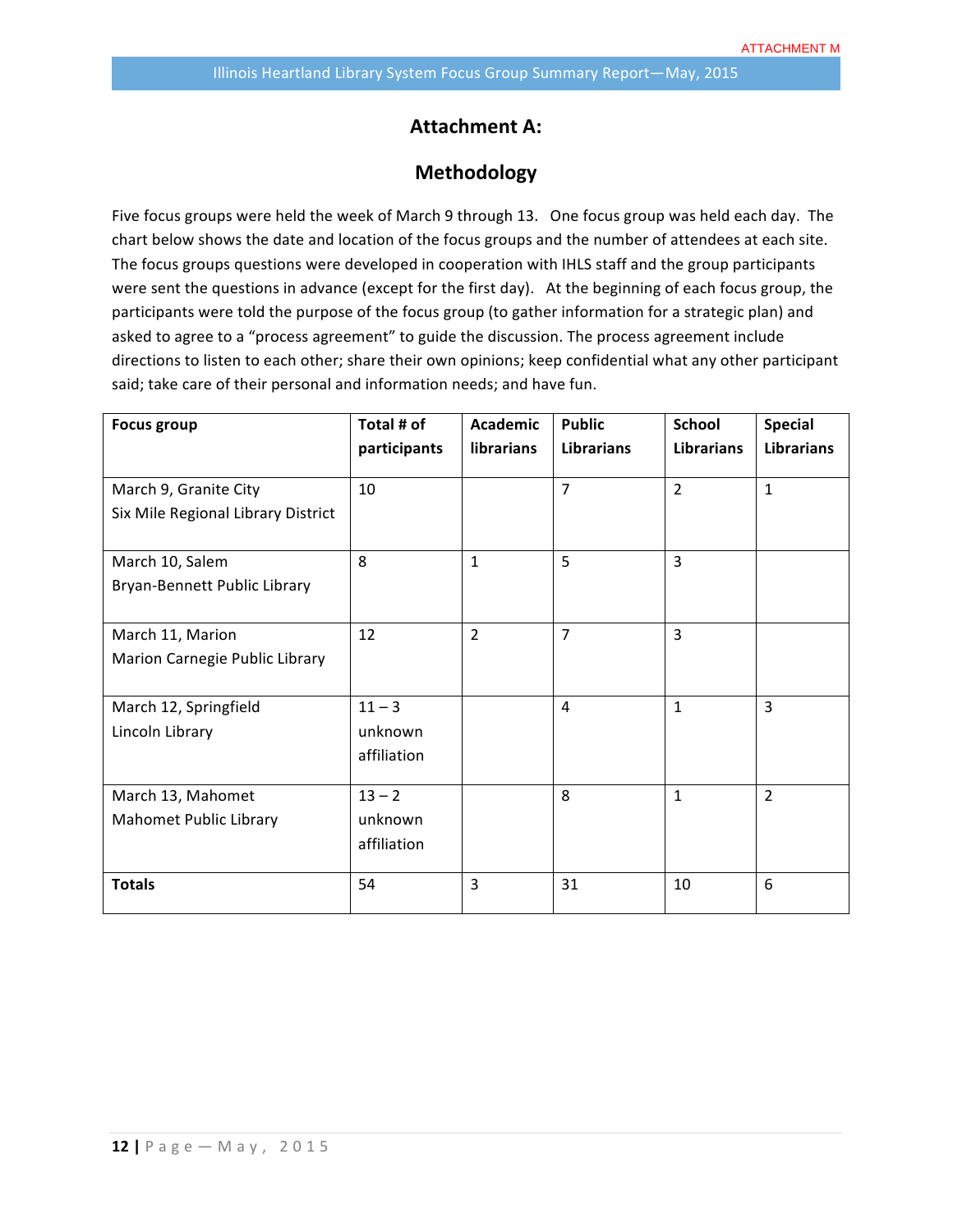## **Attachment B:**

# **Illinois Heartland Library System (IHLS) Member Library Focus Group Discussion Guide**

Introductions, Purpose, Process Agreement, Methodology Purpose: To obtain input from IHLS member libraries on:

- Perspective on the current and future IHLS services
- Values, mission and vision for IHLS
- 1. What do you like best about the current IHLS services?
- 2. What improvements would you like to see in IHLS service? Consider both improvements in current services or new services.
- 3. IHLS is working on a set of values to guide their relationship with members and staff. At a recent Board meeting, the Board developed the following DRAFT Statements of Values. Please review these statements. Do you feel they reflect values that IHLS should use in interacting with members, staff, and other partners? What would you add or delete?

*IHLS is committed to:* 

- *Supporting member libraries*
- *Leadership and teamwork*
- *Innovation and resource sharing*
- *Transparency and fiscal responsibility*
- Clear and open communication with members, staff, and other stakeholders
- *A service oriented and collaborative environment*
- *Advocating for quality library service*
- *Honor and integrity in all actions*
- 4. At the same meeting the Board also developed a DRAFT Mission for IHLS. Do you agree with this Mission Statement? How might you change it?

To provide quality library services for Illinois residents, IHLS serves multi-type libraries by *developing partnerships, advocating for libraries, supporting access to shared resources, and promoting innovation.*